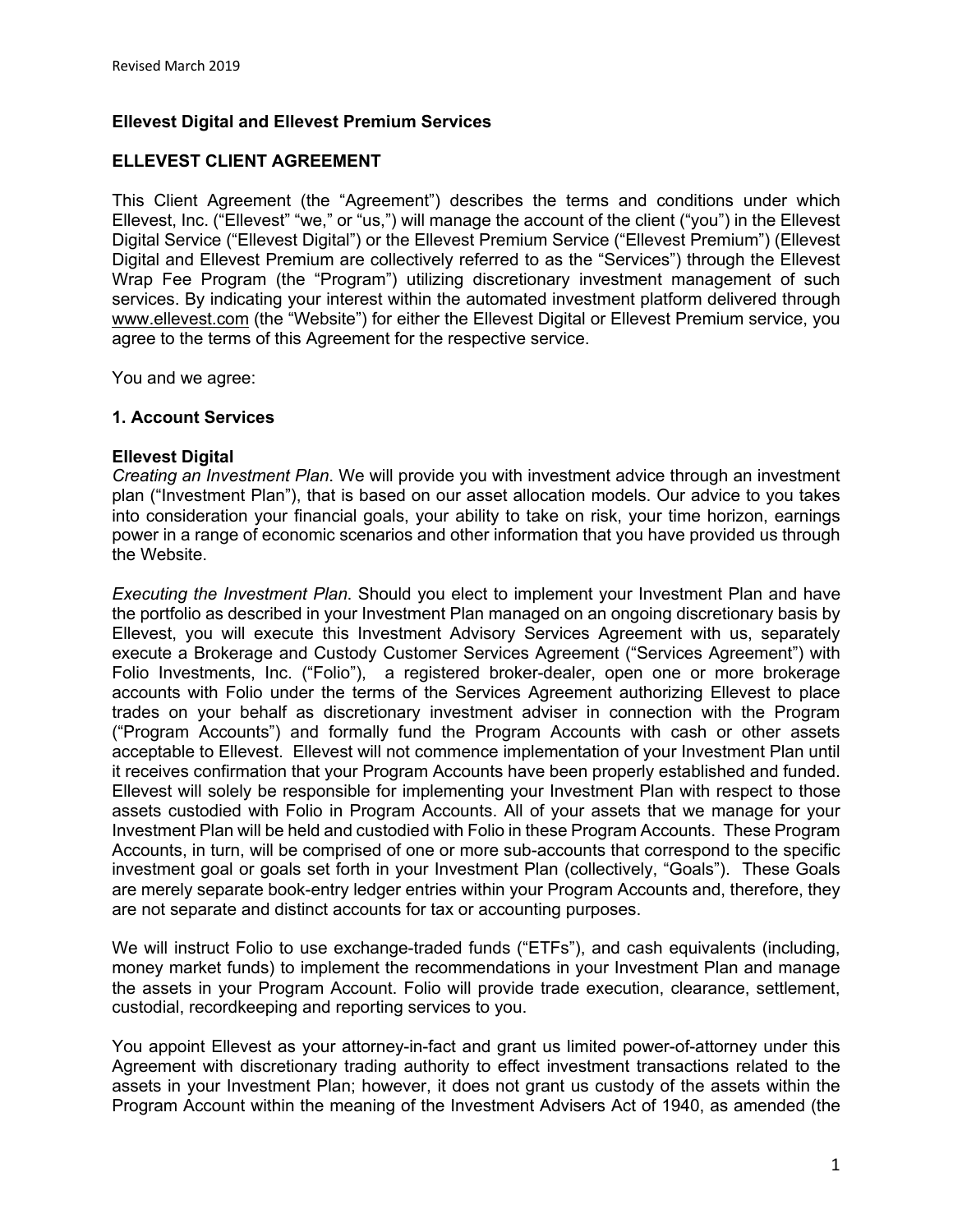"Advisers Act"). You authorize us, without prior consultation, consent or approval to give instructions to Folio to implement securities transactions for your Investment Plan. Including the ability to: (a) buy, sell and trade ETFs and short-term money-market instruments; (b) invest your assets in FDIC-insured savings accounts; and (c) rebalance periodically, the ETF shares, and the proportions in which they are held in your Program Account to conform to the selected asset allocation model, including changes in the list of ETFs. You understand that frequent purchases and sales of ETF shares may cause adverse tax consequences for your Program Account. You acknowledge that Ellevest does not provide tax, accounting or legal advice and you should consult with your tax advisor regarding the tax consequences of your investment decisions.

#### **Ellevest Premium**

The Ellevest Premium service includes the services as described above for Ellevest Digital, plus the following consultation services unrelated to securities and, therefore, non-investment advisory in nature: 1. Access to an Ellevest Certified Financial Planner ("CFP®") by telephone or email for guidance regarding specific topics such as a new home purchase, debt management or preparing to start a family; and 2. Access to an Ellevest career coach for guidance on career events, such as salary negotiations.

The non-investment advisory services offered through Ellevest Premium are designed for responding to your general financial planning and career planning questions. Our services are based on your questions and consultation needs and obtained by scheduling an appointment to speak via telephone with an Ellevest financial planner or career coach to discuss the relevant matter. Since the intent of these non-advisory services is to provide you with general, real-time responses to your non-securities related financial planning and career planning questions in selected areas, we will not be able to gather detailed information or conduct detailed analyses about your personal situation to tailor our guidance for such services. (collectively, "Consulting Services"). These Consulting Services will be provided on a discrete basis and not in connection with or part of a comprehensive financial plan.

### **2. Account Requirements.**

#### **Ellevest Digital**

Ellevest Digital services does not require that you maintain a minimum account balance in your Program Account. However, Program Account assets that are less than the greater of \$1 or the portfolio specific minimum balance amount (which may fluctuate from time to time but can range from \$1 to approximately \$240), will not receive the complete asset allocation intended until sufficient contributions are received to reach the minimum account balance threshold.

#### **Ellevest Premium**

The Ellevest Premium service requires that you have a minimum aggregate account balance across all goals of \$50,000 to obtain and maintain the service. We may allow you access to certain of the non-securities related services from the Ellevest Premium service pending transfer of your Program Account assets to Ellevest. However, should you fail to obtain the required minimum account balance within 60 days of initiating the Ellevest Premium service or fail to maintain the minimum account balance, we will after advance notice to you, move you from the Ellevest Premium service to the Ellevest Digital service.

You may make additions to and withdrawals from your Program Account for Ellevest Digital or Ellevest Premium at any time, subject to Ellevest's right to terminate your account. Additions to Ellevest Digital and Premium may be made in cash (check, wire, direct deposit and bill pay), IRA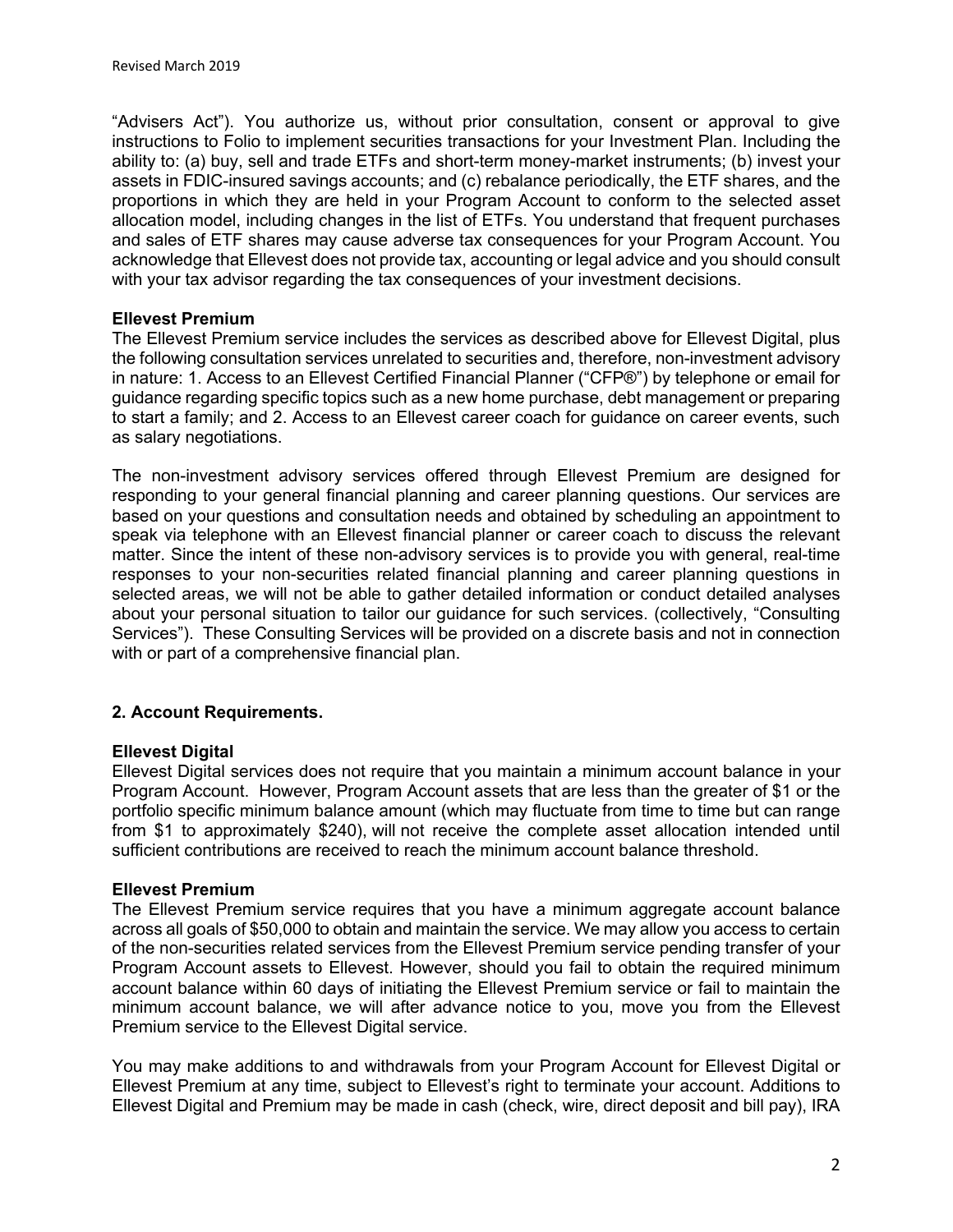or brokerage transfer via ACATS or via Automatic Clearing House ("ACH") transaction from your linked checking or savings account, or in certain securities (ETFs that Ellevest can utilize in creating a diversified investment portfolio for you). You may withdraw Program Account assets at any time on notice to Ellevest, subject to the usual and customary securities settlement procedures. However, Ellevest designs its portfolios as long-term investments and the withdrawal of assets may impair the achievement of your investment objectives. Further, when securities are withdrawn, you may be subject to transaction fees, and/or tax ramifications.

You confirm that all of the information you have provided through the Website is true, accurate and complete in all respects. You agree to notify us promptly of any change in information that may be relevant to your financial circumstances. You understand that Ellevest will contact you at least annually via e-mail, the Website or through any other means deemed appropriate, to request that you review your Investment Plan to determine whether your Investment Plan should be updated. You agree to review your Investment Plan for accuracy and provide material updates in a timely manner.

### **3. Fees & Expenses.**

**Program Fees**. Fees for Ellevest Digital and Ellevest Premium are as follows:

- § The Ellevest Digital service fee is 25 basis points (0.25%) per year of assets under management.
- The Ellevest Premium service fee is 50 basis points (0.50%) per year of assets under management.

These fees include brokerage, custodial and investment advisory services. For Ellevest Premium, the fee also includes the Consulting Services described. Fund Expenses and Other Fees described below are not included. Assets held in your Program Account acquired through dividend reinvestments are also subject to the respective program fee. There is no fee charged for cash balances in the Emergency Fund goal offered to Ellevest Digital or Ellevest Premium clients.

Fees will be prorated and charged monthly in arrears, based upon the aggregate daily market value of the securities in your account held across all goals over the preceding month. For the initial period of an engagement, the fee is calculated on a pro rata basis through the firm's month end. Since the asset-based fee for either service is determined by the average daily account balance, deposits or withdrawals from your account, including from any goal after the inception of a month, the base fee payable with respect to such assets is adjusted accordingly. Clients who upgrade to Ellevest Premium in the middle of the month, will be charged the increased fee for that service on the first day of the following month. Clients who downgrade or are downgraded during the month to Ellevest Digital, will be charged the lower fee for Ellevest Digital commencing on the day of downgrade or the next business day after the date of the downgrade. In the event the Agreement is terminated, the fee for the final billing period is prorated through the effective date of the termination and the outstanding portion of the fee is charged to the client.

You authorize Ellevest to direct Folio to deduct the monthly Ellevest Digital or the Ellevest Premium service fee directly from your Program Account. It is your responsibility to verify the accuracy of the calculation of the respective service fee. In the event your Program Account does not include a cash balance adequate to pay the Advisory Fee, you authorize Ellevest to determine which assets in your Program Account, including in investment goals, or non-investment goals, such as the Emergency Goal, will be sold, and to liquidate these assets, without notice to you, to pay the program fee and any other fees due under this Agreement. Payment of fees generally will be made first from Program Account assets in cash, next from the liquidation of cash equivalents, and finally from the liquidation of ETFs in the Program Account.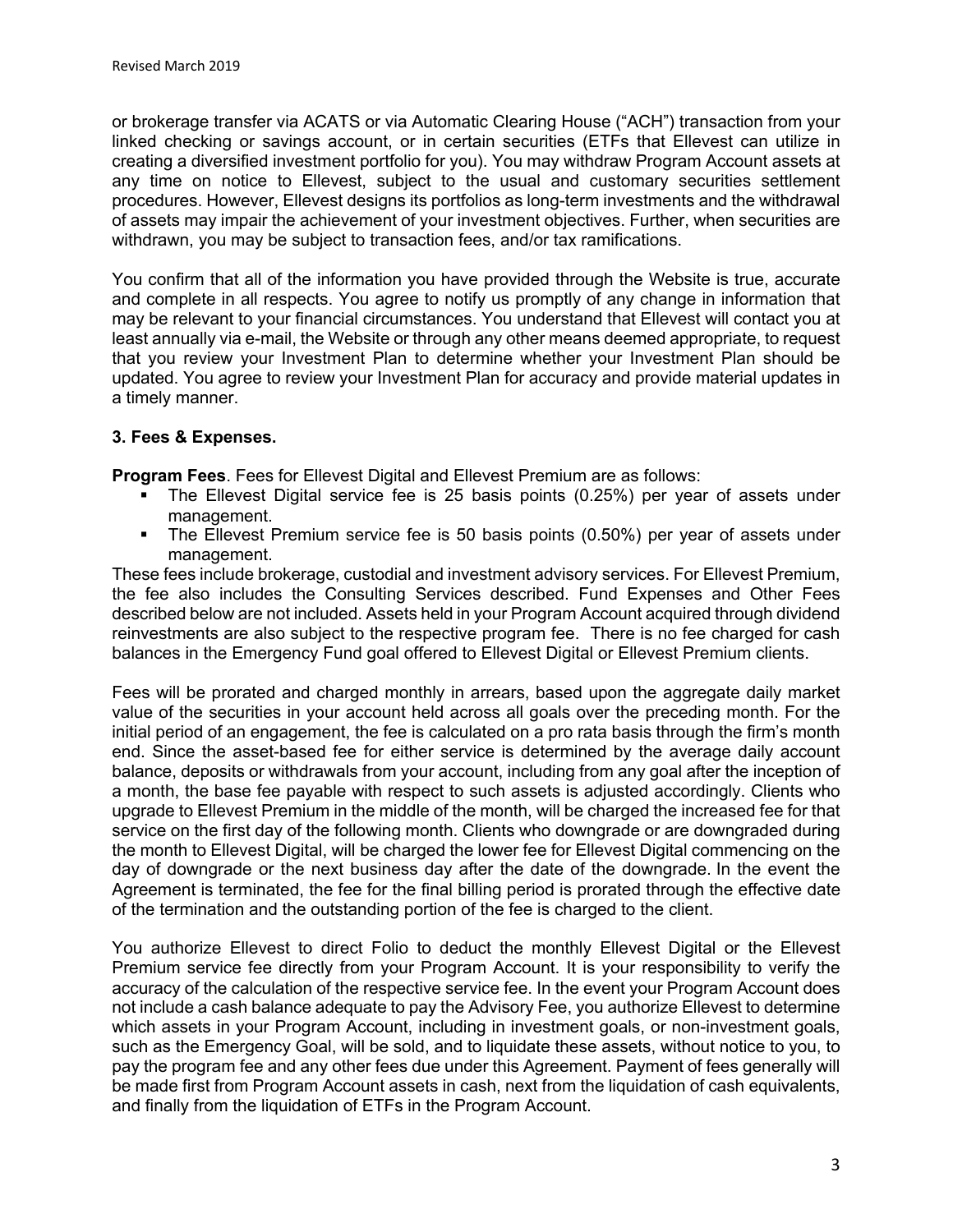**Fund Expenses**. You understand that Ellevest will invest in shares of ETFs and/or mutual funds for your Program Account as outlined in your Investment Plan. As a shareholder in these securities (and in any money market funds), you will bear a proportionate share of the underlying management and other expenses of such securities as disclosed in each fund's prospectus. These expenses are charged by the fund managers and service providers in the normal course of business and are reflected in the share value of the security. These expenses are separate and apart from your Program Fee. You will receive from Folio, a prospectus or prospectus summary when securities are purchased for your account. You agree that it is your responsibility to read the applicable prospectuses in connection with your decision to invest.

**Other Fees**. Additionally, you may incur certain other charges imposed by third party financial institutions. These additional costs may include but are not limited to: reporting charges (typically where the financial institution is required to send paper statements), margin costs, transfer taxes, wire transfer and electronic fund fees.

**Performance-based Fees**. Our firm does not charge any performance-based fees (that is, fees based upon a share of capital gains on or capital appreciation of the assets of a client).

### **4. Execution.**

To participate in the Program, you must direct all brokerage transactions for your Program Account to Folio. You cannot designate or select a different broker for trade execution. Working with Folio, Ellevest will seek "best execution" for its clients' transactions which is defined as the most favorable price under the circumstances, taking into consideration a variety of factors, including, but not limited to speed and quality of execution commission rates and responsiveness. You understand and agree that, in seeking to fulfill its best execution obligation, Ellevest may aggregate your order for the sale or purchase of securities for your Program Account with orders for other clients of the Program. If this is the case, you will receive the average price charged in connection with the order. Under this approach, the transactions may be averaged as to the price for the security and will be allocated among our clients in proportion to the purchase and sale orders placed for each client account. You will not be charged any portion of the commission charged since this is included in Ellevest's Fee.

You understand that securities transaction instructions will be submitted in terms of U.S. dollars, not in terms of shares of securities. You understand that, subject to applicable requirements, Ellevest and any broker effecting securities transactions may report holdings and transactions in your Program Account in terms of either U.S. dollars or shares. As a consequence of dollar-based transactions, you will hold fractional share interest in securities. You understand that fractional share amounts are typically unrecognized and illiquid outside the Ellevest platform and agree that fractional shares may not be marketable outside the Ellevest platform or transferrable to another brokerage account. You agree that Ellevest will not be held responsible for any losses or other consequences which result from the translation of units from U.S. dollars to shares.

You understand that when you initiate changes to the information in your account, you may experience delays in the execution of securities transactions due to the processing of such account changes. Further, deposits to your account will be subject to a processing period that may be up to five business days or longer. Deposit-related transactions will not take place until after the completion of this processing period.

**Claw back of Funds**. Deposit funds made to your Program Account with Folio via Automatic Clearing House ("ACH") transaction from your linked checking or savings account for the purchase of securities in connection with one or more of your chosen Goals, (collectively,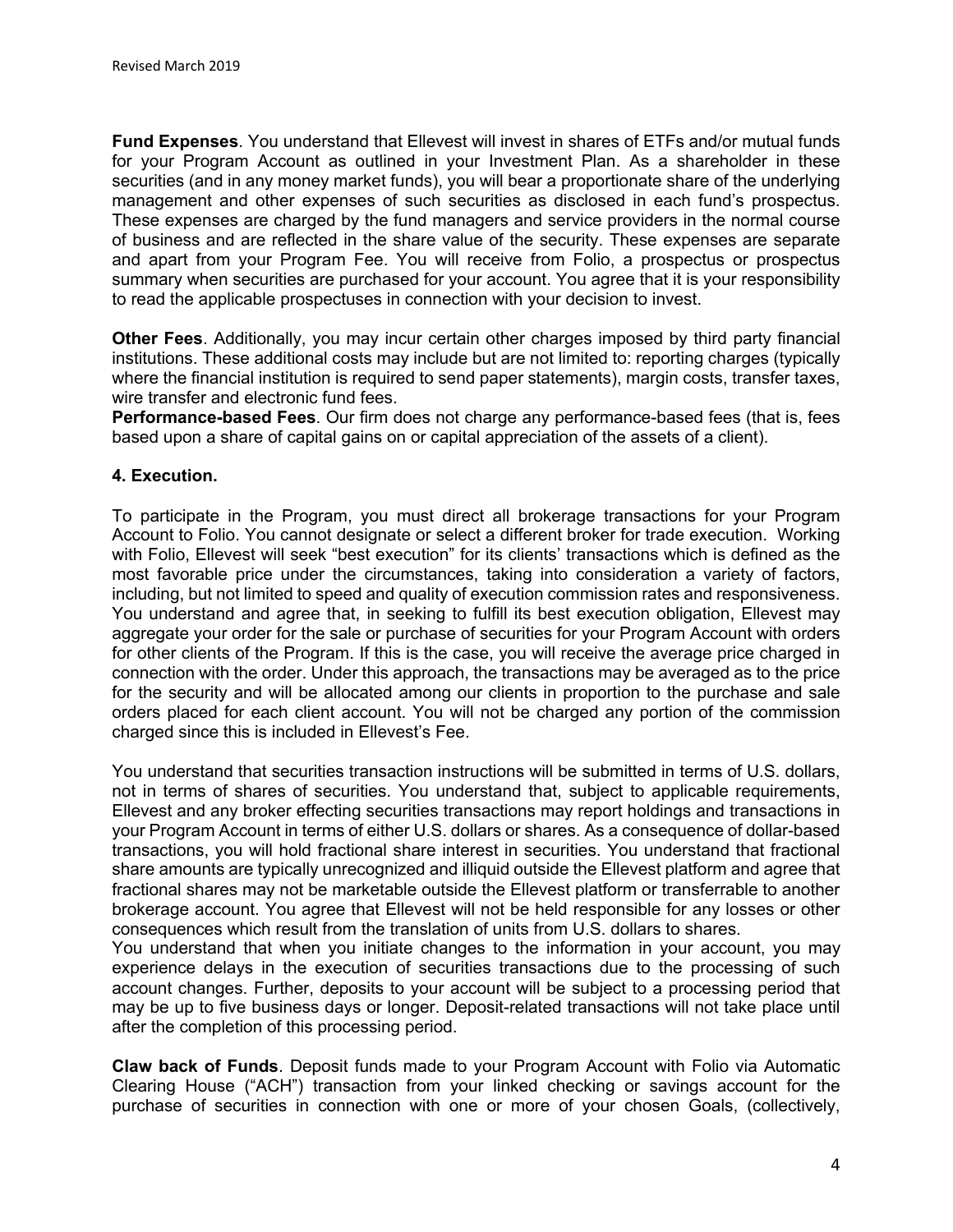"Purchase Funds"), are subject to a two business day processing period, not including the day the funds arrive, to ensure that the funds have fully settled and are available for investment. Deposited funds will not be invested until after completion of this processing period. Should you have insufficient Purchase Funds in the bank or other account that serves as the funding source for the purchase of securities in your Program Account ("Funding Account"), the bank or other financial institution that maintains this Funding Account ("Funding Bank") may request the return of all or a portion of these Purchase Funds (a so-called "Clawback"). In this instance, you hereby direct Ellevest to instruct Folio to sell those securities acquired with the Purchased Funds ("Purchased Securities") necessary to effectuate the Clawback ("Clawback Amount"). Further you direct Ellevest to instruct Folio to allocate any gain from the sale of the Purchased Securities exceeding the Clawback Amount to your Program Account for continued investment ("Clawback Gain"). Under no circumstances, do you direct or otherwise authorize Ellevest to instruct Folio to transfer the Clawback Amount or Clawback Gain to you, the Funding Bank or any other person. Consequently, Ellevest will not have custody or possession of any of your funds or securities in connection with the Clawback.

Notwithstanding the foregoing, you understand that, depending on market conditions, the sale of Purchased Securities may not be sufficient to satisfy the Clawback Amount ("Clawback Loss"). In this instance, you authorize Ellevest to determine those additional securities and other investments in your Program Account that must be sold to eliminate the Clawback loss ("Clawback Assets") and instruct Folio to liquidate the Clawback Assets, without prior notice to you. Liquidation of the Clawback Assets, generally, will be made as follows: First from any remaining cash in your Program Account, next from any remaining cash equivalents, and finally from the liquidation of ETFs. In the event the sale of Clawback Assets are insufficient to cover the Clawback loss and Ellevest is obligated to reimburse Folio for any remaining Clawback amount out of its own resources, Ellevest reserves the right to pursue other legal remedies against you if there is insufficient value from the sale of your securities in your Program Account to return the funds that are clawed back from your bank.

### **5. Proxies and Corporate Legal Actions.**

You understand that Ellevest will not vote or advise you about the voting of proxies for the securities held in your Program Account or about any legal proceeding, including bankruptcies or class actions, or corporate actions involving securities in your Program Account. We will instruct Folio to forward copies of all proxies and shareholder communications directly to you.

### **6. Receipt of Disclosures and Privacy Policy.**

You acknowledge that you: (i) have received and read Ellevest's Wrap Fee Program Brochure and Brochure Supplement and (ii) have received a copy of Ellevest's Privacy Policy.

### **7. Reports and Statements.**

Folio, as broker dealer and custodian of your Program Account assets, will send you electronic notice of all confirmations of securities transactions and monthly statements of all activity in your Account. For your convenience, you may also access your Account information through the Ellevest Website. You are responsible for reviewing the confirmations and statements provided by Folio and reporting any discrepancies in the information directly to Folio. You authorize us to instruct Folio to send us trade confirms and monthly statements showing all transactions occurring in your Account during the period covered.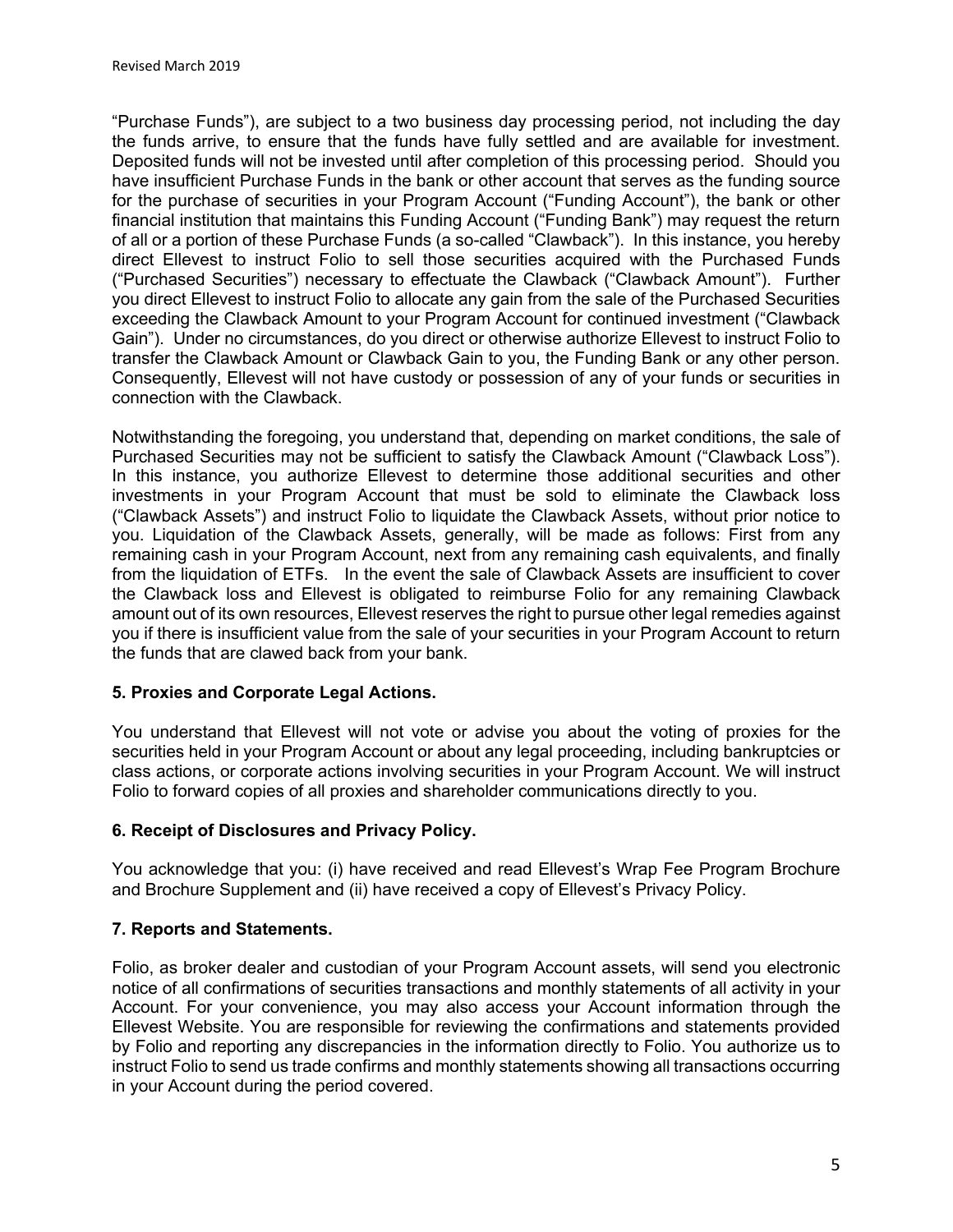Information regarding your portfolio holdings, performance, and tracking to goal will be available to you through the Website. You may contact Ellevest by phone or email during its business hours with questions about the Website.

### **8. Acknowledgements.**

You understand, agree and confirm to Ellevest that:

*Authority*. You have the full legal power, authority and capacity to enter into this Agreement. This Agreement constitutes a legal, valid and binding obligation on you with respect to your Program Account.

*The Program is appropriate*. You have evaluated the Program and determined that it is appropriate for you, taking into account all relevant factors, including, your need for investment advice, the amount of trading you expect to make in the account compared to accounts where fees are transaction based, your risk tolerance and investment experience, your particular financial needs and circumstances, and the fees charged for the account versus other types of investment accounts. You understand that, depending on the circumstances, the brokerage and execution services offered through this program may be available for less money (but without the ongoing advisory services) through a commission-based brokerage account. You acknowledge that your Program Account is not intended solely as a cash management vehicle.

*Investment Risks*. You are aware of and willing to assume the risks involved with investing your Program Account assets. You understand that Ellevest does not guarantee the future performance of your Program Account assets or any specific level of performance, the success of any investment recommendation or the success of our overall management of your Program Account assets. Our investment recommendations are subject to various market, currency, economic, political and business risks. Investment decisions will not always result in profitable outcomes.

*United States Resident*. You are a US person, which includes a US resident alien, have a valid US residential mailing address and have a valid US taxpayer identification number (or social security number).

*Limitation of Liability*. You understand that except as otherwise provided by law, neither we nor any (a) of our officers, partners or directors (or persons performing similar functions); (b) of our employees and representatives; or (c) persons directly or indirectly controlling us or controlled by us (as defined in the Advisers Act) (together, our "Affiliates"); or (e) any of our agents, including any service providers, (together with our Affiliates, the "Indemnified Persons") will be liable for (i) any obligations, costs, fees, losses, liabilities, claims, judgments, actions, damages and expenses, including but not limited to attorneys' fees, expenses and court costs ("Losses") paid, suffered, incurred or arising from any investment decision made or other action taken or omitted in good faith by us with the degree of care, skill, prudence; and diligence that a person acting in a fiduciary capacity would use under the circumstances; (ii) any Losses arising from adhering to your instructions; or (iii) any act or failure to act by Folio or any other third party; or (iv) any failures arising out of the use of the Website or any of the investment tools or calculators on the Website. If the Assets we are managing under this Agreement are only a portion of your total assets, we will not be responsible for (a) any of your assets that we are not managing under this Agreement; or (b) diversifying all of your assets. Nothing in this Client Agreement will waive or limit any rights that you may have under federal and state securities laws for the advisory services you receive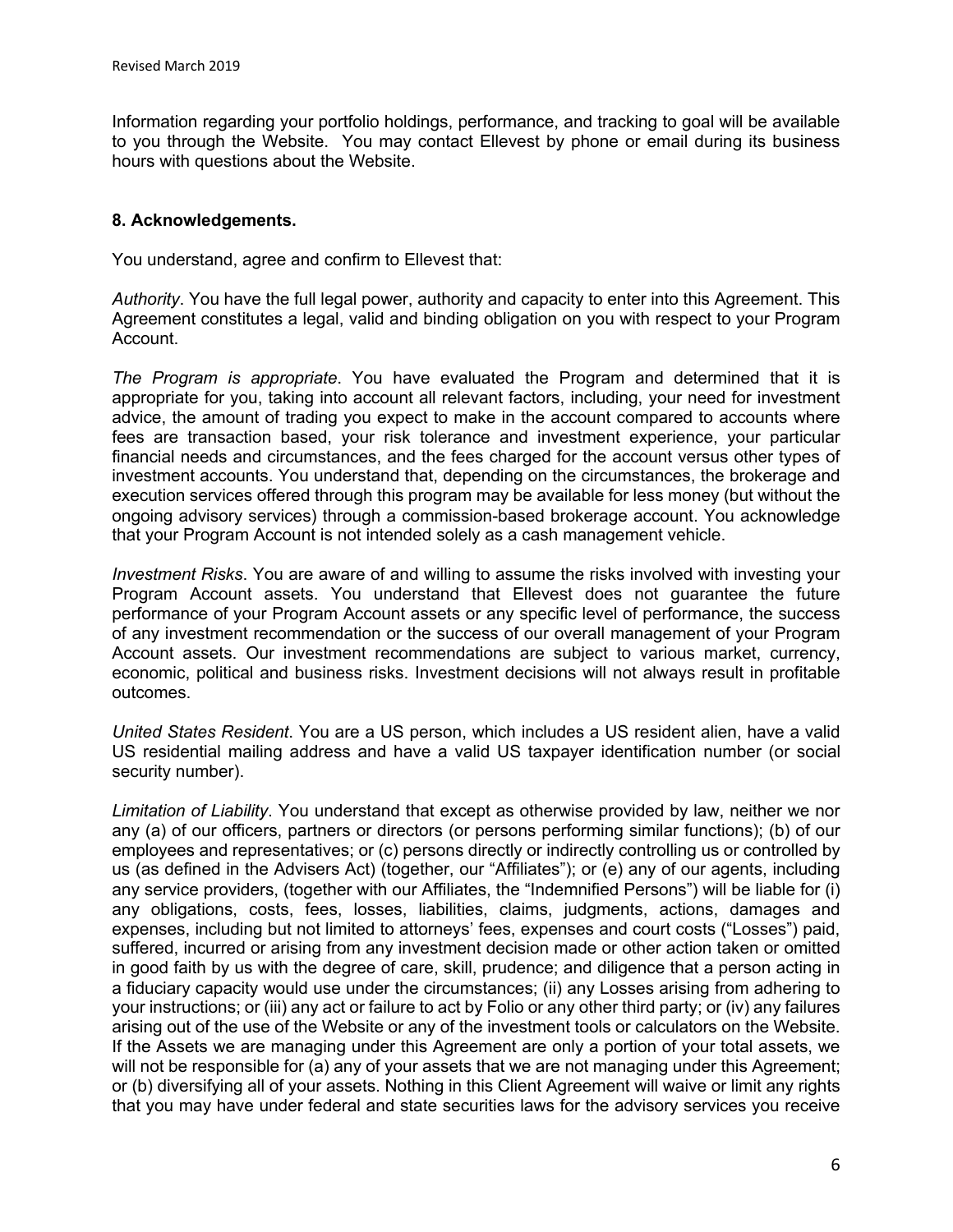under this Client Agreement.

*Indemnification.* You will defend, indemnify and hold all of the Indemnified Persons harmless from any and all Losses sustained by any Indemnified Party arising out of or in connection with any misrepresentations or omissions made by you in this Client Agreement, any inaccuracies in the information that you provide to us or any other Indemnified Party, or any instructions that you provide to us or any other Indemnified Party in connection with your Program Account.

Non-Exclusivity. You acknowledge that we may, and will, render investment advice to others. We and our Affiliates may take the same, similar, or different positions in specific investments for our other clients' and our own accounts, as we do for you. We have no obligation to purchase or sell, or to recommend for purchase or sale, any security which we or our Affiliates may purchase or sell for our other clients' and our own accounts.

### **9. Term and Termination.**

You may terminate this Client Agreement at any time and such termination will be effective upon receipt of notification of such termination. You understand that Ellevest may also elect to terminate your account at any time, for any reason or no reason, in its sole discretion. To the extent that the advisory relationship is terminated, you understand that all features and privileges associated with the account will be cancelled and cease. You will still maintain a Folio account, but you will no longer receive on-going monitoring, rebalancing and investment advice from Ellevest.

Termination of this Agreement will not affect (a) the validity of any action previously taken under this Agreement; (b) liabilities or obligations from transactions initiated before termination of this Agreement; or (c) your obligation to pay us fees that have already been earned under this Agreement. If you terminate this Agreement, you will promptly pay us any unpaid but earned Program Fee, as appropriate.

Death or Disability. Your death, disability or incompetence will not automatically terminate or change the terms of this Agreement. However, your executor, guardian, attorney-in-fact or other authorized representative may terminate this Client Agreement by giving us proper written notice. We will not be responsible for any transfers, payments or other transactions in the Program Account made at the direction of a former account holder or incapacitated account holder before we actually received and had a reasonable amount of time to act on such official written notice. Following receipt of such official written notice, we may require additional documents and reserve the right to retain such Assets in and/or restrict transactions in the Account as we deem advisable in our sole discretion. Any former account holder and the estate of any deceased or incapacitated account holder will remain jointly and severally liable for any losses in the Account arising out of or relating to transactions initiated before we actually received and had a reasonable amount of time to act on such official written notice.

### **10. Amendments.**

Ellevest may amend this Client Agreement at any time; provided, we give you 7 calendar days' prior notice. You acknowledge that Ellevest will generally not be required to obtain your consent for any amendments to the Client Agreement or changes to the Program.

### **11. Notices and Marketing Communication.**

Our opening and maintenance of your Ellevest account is conditioned on your agreement to receive all notices, marketing communication regarding Ellevest's products and services,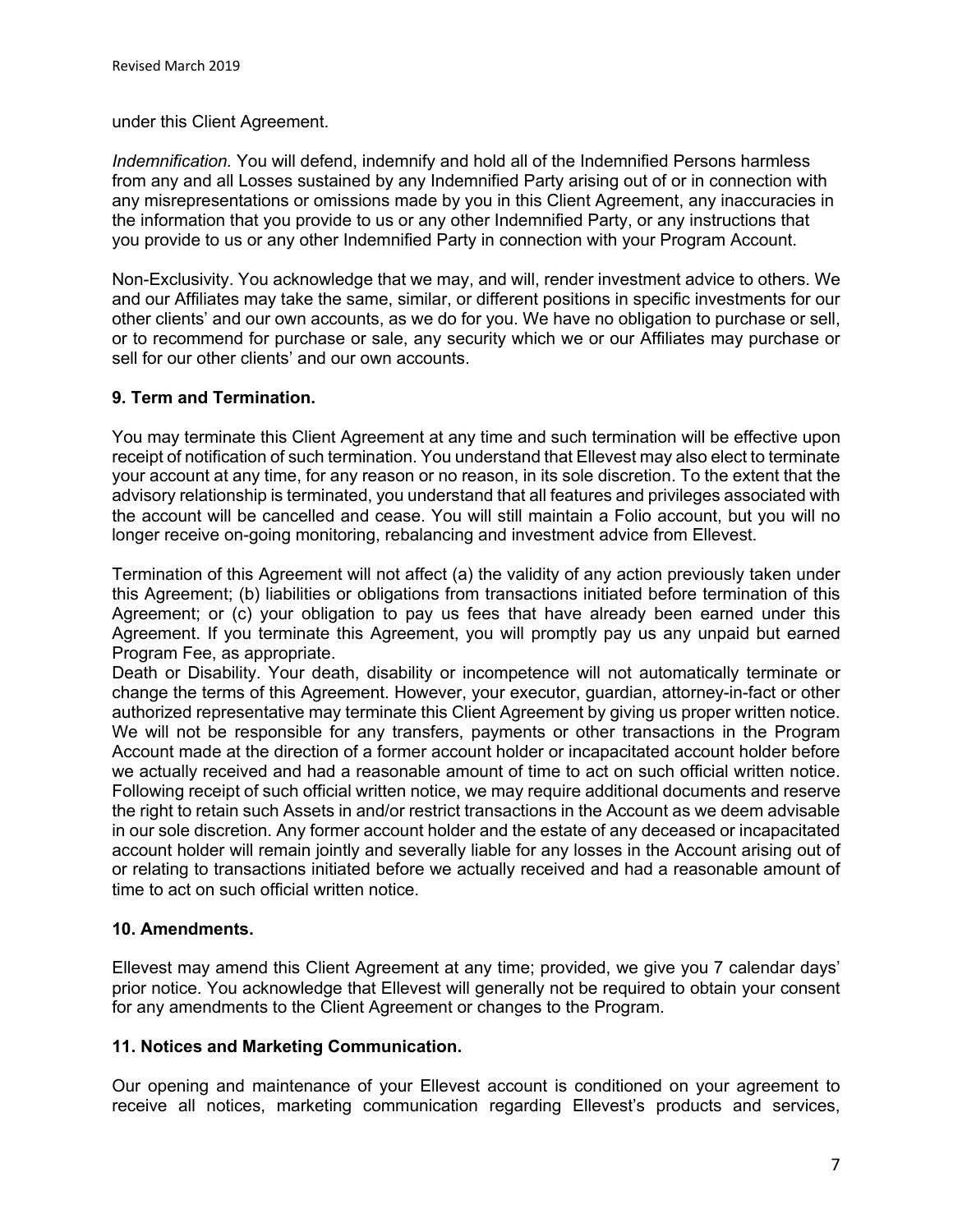documents, and other information related to your account and investments electronically. You agree that when we send these notices and communication to you that they constitute delivery to you of the information or documents referred to in the email or phone number you provided, even if you do not actually access the information or documents on our website or through the email or phone number when sent to you. This consent will be effective immediately and will remain in effect unless revoked by you, as described in section 15 below.

You agree to keep a working email address or phone number and will update your account information immediately if your email address, phone number or other contact information changes. If you do not maintain an email address or phone number that is working and accessible to us, and we believe we are required to provide you with paper notice or documents of particular matters or actions, and we do so, we may charge you the cost of such delivery. You acknowledge that you may incur costs (such as online service provider charges or printing costs) associated with the electronic delivery of information to you. To view PDF files, you will need to download the Adobe Acrobat Reader, which is provided for free from Adobe.

Any notice given to you in connection with this Client Agreement will be deemed delivered if personally delivered or sent by (i) U.S. mail, certified or registered, or overnight courier, postage prepaid with return receipt request, and addressed, if to you, at the address indicated in your Account information, or (ii) electronically to the email address or phone number to which your Account communications are sent, and if to Ellevest: Ellevest, Inc. Attn: Client Support, 48 West  $25<sup>th</sup>$  Street,  $6<sup>th</sup>$  Floor, NY, NY 10010) or (iii) posted to the Ellevest Website.

## **12. Miscellaneous.**

Neither party may assign (within the meaning of the Advisers Act) this Agreement without the consent of the other party. This Client Agreement and the Ellevest Website Terms and Conditions, incorporated by reference, constitute the entire agreement between you and us.

If any provision of this Client Agreement is deemed to be invalid or unenforceable or is prohibited by the laws of the state or jurisdiction where it is to be performed, this Agreement will be considered divisible as to such provision and such provision will be inoperative in such state or jurisdiction. The remaining provisions of this Agreement will be valid and binding and of full force and effect as though such provision was not included. This Client Agreement will be governed by and construed in accordance with the laws of Delaware. Any action, suit or proceeding arising out of, under or in connection with this Agreement seeking an injunction or not otherwise submitted to arbitration pursuant to this Agreement will be brought and determined in the appropriate federal or state court in the State of New York and in no other forum. The parties hereby irrevocably and unconditionally submit to the personal jurisdiction of such courts and agree to take any and all action necessary to submit to the jurisdiction of such courts in any such suit, action or proceeding arising out of or relating to this Agreement. No failure by us to exercise any right, power, or privilege will operate as a waiver thereof. No waiver of any breach of this Agreement by you will be deemed to be a waiver of any subsequent breach.

# **13. Effective Date.**

This Client Agreement will be effective on your acceptance of its terms electronically by clicking the "I Accept" button.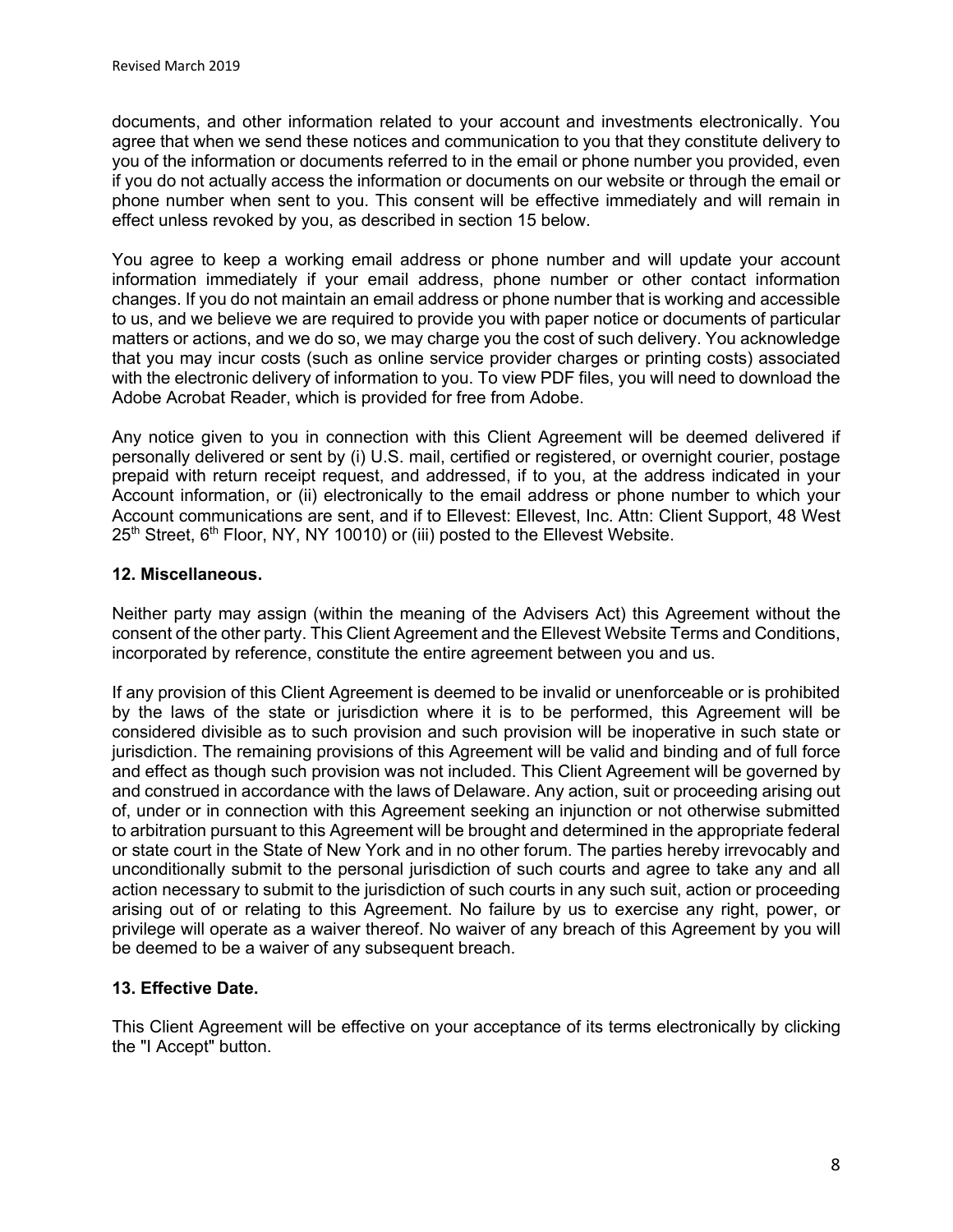## **14. Arbitration.**

To the extent permitted by law, any controversy, dispute or claim arising out of or relating to this Agreement will be submitted to arbitration before a single arbitrator in accordance with the Commercial Rules of the American Arbitration Association. The prevailing party will be entitled to reasonable attorneys' fees, costs and expenses. **This agreement to arbitrate does not constitute a waiver of your right to seek a judicial forum where such waiver would be void under federal or applicable state securities laws.** 

## **15. Electronic Delivery of Documents.**

The Program is an electronically based service, by accepting this Client Agreement, we are obtaining your informed consent to electronic delivery of all notices, marketing communications about Ellevest's products and services and communications relating to your Program Account to an e-mail address or phone number that you provided. This includes all notices, disclosures, regulatory communications (including privacy notices) and other information, documents, data and records ("Account Communications") regarding your Program Account.

You may revoke your consent to electronic delivery of Account Communications by providing notice in accordance with section 11 of this Client Agreement, and such revocation will be effective upon successful completion of its processing by Ellevest. You understand that if you revoke or restrict your consent to electronic delivery of Account Communications or request paper delivery, Ellevest, at its discretion, may i) terminate this agreement or ii) charge you for the cost of the delivery of Account Communications that would otherwise be delivered to you electronically, or close your Program Account. Neither your revocation of consent to electronic delivery, your request for paper delivery, nor Ellevest's delivery of paper copies of Account Communications will affect the legal effectiveness or validity of any electronic communication provided while your consent was in effect. All notifications of Account Communications will be sent to your e-mail address of record. You acknowledge that the Internet is not a secure network and that communications transmitted over the Internet may be accessed by unauthorized or unintended third parties. Due to security risks, you will not send any sensitive information, such as account numbers or passwords, in an unencrypted e-mail or via text. E-mails or texts on rare occasions may fail to transmit properly. You agree that, solely for your records, you can download and save or print the Account Communications you receive via electronic delivery.

This consent is effective upon the execution of this contract and will remain in effect unless and until you revoke your consent to electronic delivery. You understand that it may take up to three (3) business days to process a revocation of consent to electronic delivery, and you may receive electronic notifications in the interim.

Potential costs associated with electronic delivery of Account Communications include charges from Internet access providers and telephone companies, and such charges are borne solely by you. Ellevest does not charge additional online access fees for receiving electronic delivery of Account Communications. You understand that to receive electronic deliveries, you must have Internet access, a working phone number with texting capacity, a valid e-mail address with sufficient storage space, the ability to download documents as Ellevest may specify and to which you have access and a printer or other device to download and print or save any information you may wish to retain. You acknowledge that you have, and will continue to have and maintain, Internet access and a valid e-mail address and phone number with characteristics as described in this paragraph, and you are able to receive electronic deliveries as set forth herein. Ellevest will notify you of any changes in the hardware and software requirements needed to access